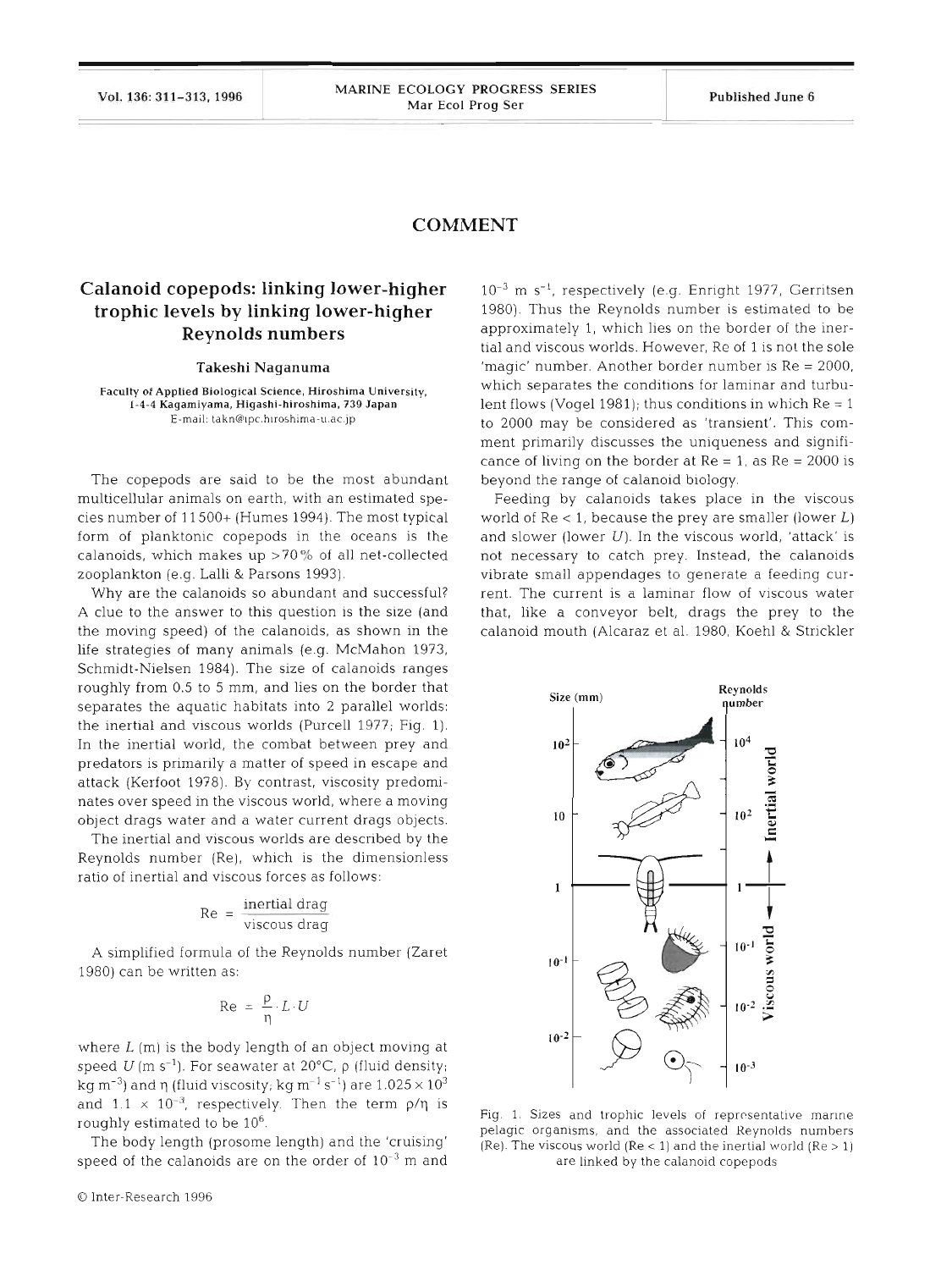1981) and allows the calanoids to survive in nutritionally dilute pelagic environments (Strickler 1982).

The calanoids' principal prey is phytoplankton, which are non- or slow swimmers. Phytoflagellates swim as slowly as  $10^{-4}$  m s<sup>-1</sup> (e.g. Morris 1980). Assuming the size of the prey phytoplankton to be  $10^{-4}$  to  $10^{-5}$  m, the associated Reynolds number is estimated as  $10^{-2}$  to  $10^{-3}$  or lower. Planktonic ciliates are occasional prey (e.g. Stoecker & Sanders 1985, Turner et al. 1993). They swim at approximately  $10^{-3}$  m s<sup>-1</sup>. Paramecium swims typically at  $1.2 \times 10^{-3}$  m s<sup>-1</sup>, ranging from 0.8 to  $3 \times 10^{-3}$  m s<sup>-1</sup>, with a body size of  $10^{-4}$  to  $10^{-5}$  m (Wichterman 1986). The associated Reynolds number is thus estimated as  $10^{-1}$  to  $10^{-2}$ , though certain ciliates such as *Mesodinium rubrum* may achieve higher Reynolds numbers during escape.

The velocity of the feeding current generated by a calanoid is 7 to  $56 \times 10^{-3}$  m s<sup>-1</sup>, varying from one appendage to another. The associated Reynolds number is approximately  $10^{-1}$  to  $10^{-2}$  (Koehl & Strickler 1981), which overlaps those associated with phytoplankton and ciliates. Feeding currents of lower velocity (i.e. lower Re) may be sufficient to maintain growth as well; however, the efficiency of prey catch per unit time will decrease accordingly. The observed current velocity may be practically the maximum for feeding.

The calanoids are eaten, in turn, in the inertial world of  $Re > 1$ , as the predators are larger (higher  $L$ ) and faster (higher  $U$ ). For example, the Reynolds number associated with a 5 cm fish swimming at 1 cm  $s^{-1}$  is 500. Fish of such size and arrow worms attack calanoids. The calanoids escape from predation by making a 'jump', which is an acceleration lasting less than 0.1 S. An acceleration of 12 m  $s^{-2}$  (e.g. Strickler 1977) makes the top speed as fast as  $0.5 \text{ m s}^{-1}$ , resulting in an associated Reynolds number of as high as 500 to l000 (e.g. Kerfoot et al. 1980, Zaret 1980).

Other major groups of mesozooplankton, such as cyclopoid copepods and cladocerans, do not jump as fast as the calanoids do (Kerfoot et al. 1980). As a result, cyclopoids and cladocerans are vulnerable to predation, while calanoids are resistant (Drenner & McComas 1980). A calanoid jump costs 400 times more energy than cruising (Strickler 1977). The jump, however, is worth the high energy cost for the escape from predation.

As a hypothetical conclusion (Fig. 1), the flourishing dominance of the calanoids is based on the advantage of living on the border of different worlds. On the one hand, they catch prey in the viscous world, by generating a feeding current at a practically maximum velocity. The calanoids are the major 'top predator' in the viscous world. On the other hand, they are attacked in the inertial world, but can effectively escape by jumping, which is high Reynolds number behavior. This

may be a clue to explaining why the calanoids are so abundant and successful. **A** similar example is that the most abundant and successful of the cephalopods are the ommastrephid squld larvae, which are the smallest and make both conveyor belts and jumps using their jet (O'Dor et al. 1985).

A consequence of ecological significance is that the calanoids link the viscous and inertial worlds. They link sizes, Reynolds numbers and trophic levels within the marine food chain. If fish and arrow worms had to feed directly on small-sized phytoplankton and ciliatcs, it would bc difficult. The difficulty comes from the size difference of  $10^2$  (Eating a piece of bread is much easier than eating wheat grains one by one!) More difficulty comes from the separation between the inertial and viscous worlds. (Net-scooping would be harder in. viscous molasses than in water.)

The calanoid copepods link lower-higher trophic levels through linking low-high Reynolds numbers. They link photosynthetic and fisheries production, and thus facilitate energy transfer in the marine food chains.

Acknowledgements. I thank D. Roberts and 3 anonymous reviewers for helpful comments on previous drafts. I also thank S. Uye for continued encouragement.

## LITERATURE CITED

- Alcaraz M, Paffenhofer GA. Strickler JR (1980) Catching the algae: a first account of visual observation on filter-feeding calanoids. In. Kerfoot WC (ed) Evolution and ecology of the zooplankton community. University Press of New England, Hanover, p 241-248
- Drenner RW, McComas SR (1980) The roles of zooplankter escape ability and fish size selectivity in the selective feeding and impact of planktivorous fish. In: Kerfoot WC (ed) Evolutlon and ecology of the zooplankton community. University Press of New England, Hanover, p 587-586
- Enright JT (1977) Copepods in a hurry: sustained high-speed upward migration. Limnol Oceanogr 22:118-125
- Gerritsen J (1980) Adaptive response to encounter problems. In: Kerfoot WC (ed) Evolution and ecology of the zooplankton community. University Press of New England, Hanover, p 52-62
- Humes AG (1994) How many copepods? Hydrobiologia 292/293:1-7
- Kerfoot WC (1978) Combat between predatory copepods and their prey: Cyclops, *Epischura,* and Bosmina. Limnol Oceanogr 23:1089-1102
- Kerfoot WC, Kellog DL Jr, Strickler JR (1980) Visual observation of live zooplankters: evasion, escape, and chemical defenses. In: Kerfoot WC (ed) Evolution and ecology of the zooplankton community. University Press of New England, Hanover, p 10-27
- Koehl MAR, Strickler JR (1981) Copepod feeding currents: food capture at low Reynolds number Limnol Oceanogr 26:1062- 1073
- Lalli CM, Parsons TR (1993) Biological oceanography: an introduction. Pergamon Press, **i** Ixford
- McMahon T (1973) Size and shape In biology. Science